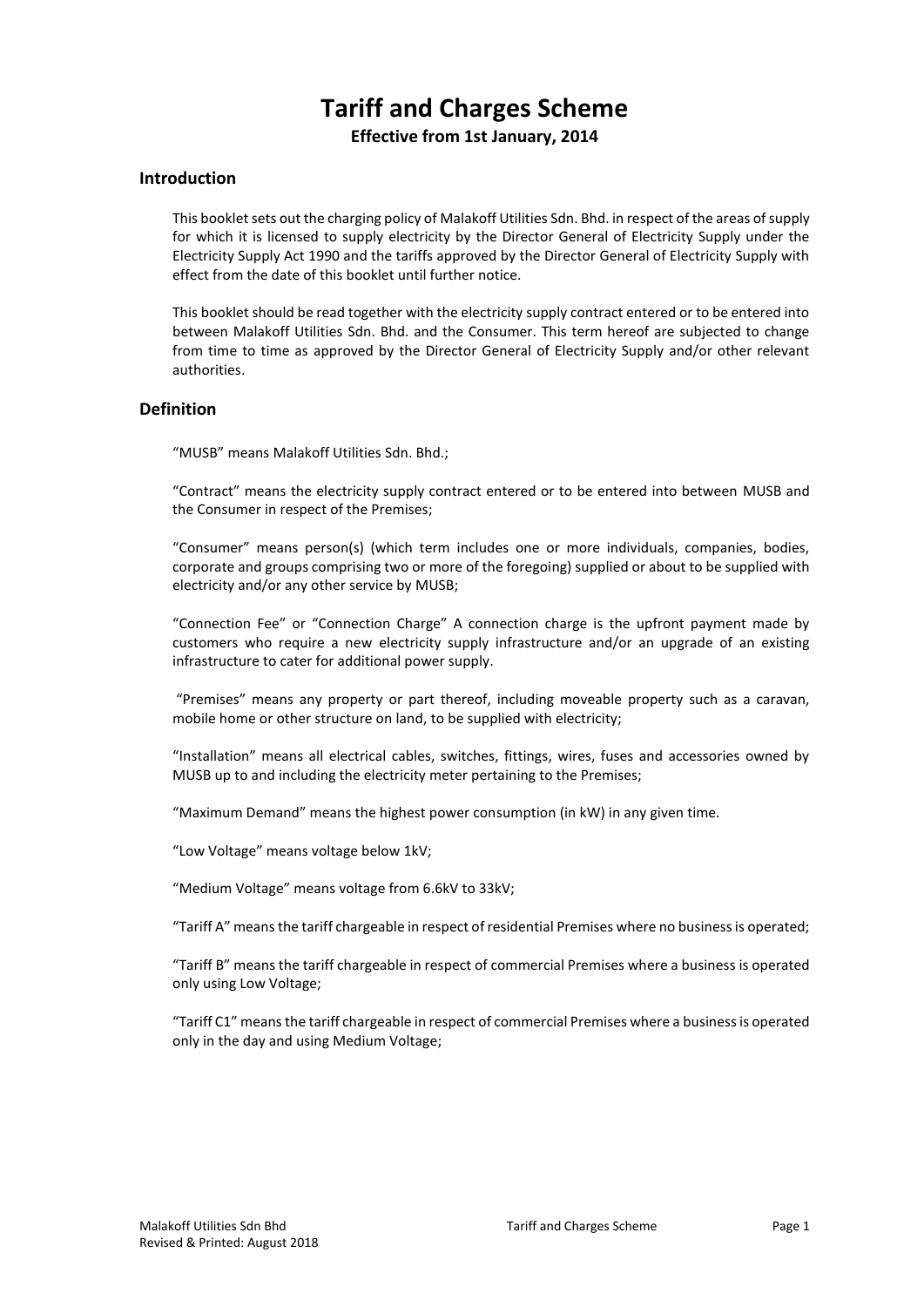"Tariff C2" means the tariff chargeable in respect of commercial Premises where a business is operated both in the day and night and using Medium Voltage;

"Tariff G" means the tariff chargeable in respect of public Premises including but limited to squares, parks, paths, sidewalks, alleys, streets, roads, bridges, tram-lines, railway lines and other thoroughfare;

"Tariff G1" means the tariff chargeable in respect of neon lights and/or floodlights.

"Peak Hours" means the period between 0800 hours and 2200 hours.

"Off Peak Hours" means the period between 2200 hours and 0800 hours (the next day)

## **Connection Fee**

- Connection charges/fee will be imposed according to the voltage of the supply made as follows:-
	- ➢ Class 1 Consumers Medium Voltage Class 1 Consumer will be charged a connection fee of RM45/kW MD.
	- ➢ Class 2 Consumers Low Voltage

Class 2 Consumers will be levied a connection fee in accordance with **Schedule A**.

| <b>KW MD</b>    | <b>TYPE OF METERING</b>                             | <b>CONNECTION CHARGE,</b><br><b>RM</b><br>(where necessary, the substation building<br>and the land is to be leased to MUSB at a<br>nominal cost of RM 10) |
|-----------------|-----------------------------------------------------|------------------------------------------------------------------------------------------------------------------------------------------------------------|
| <b>UP TO 10</b> | 1 PHASE                                             | 450 / 750                                                                                                                                                  |
| 11 TO 37        | <b>3 PHASE WHOLE</b><br><b>CURRENT/ UNDERGROUND</b> | 1,700                                                                                                                                                      |
| 38 TO 60        | 100/5 C.T.*                                         | 2,700                                                                                                                                                      |
| 61 TO 90        | 150/5 C.T.                                          | 4,050                                                                                                                                                      |
| 91 TO 120       | 200/5 C.T.                                          | 5,400                                                                                                                                                      |
| 121 TO 180      | 300/5 C.T.                                          | 8,100                                                                                                                                                      |
| 181 TO 240      | 400/5 C.T.                                          | 10,800                                                                                                                                                     |
| 241 TO 360      | 600/5 C.T.                                          | 16,200                                                                                                                                                     |
| 361 TO 480      | 800/5 C.T.                                          | 21,600                                                                                                                                                     |
| 481 TO 600      | 1000/5 C.T.                                         | 27,000                                                                                                                                                     |
| 601 TO 720      | 1200/5 C.T.                                         | 32,400                                                                                                                                                     |
| 721 TO 900      | 1500/5 C.T.                                         | 40,500                                                                                                                                                     |
| 901 TO 1,200    | 2000/5 C.T.                                         | 54,000                                                                                                                                                     |

# **SCHEDULE A**

\*Current Transformer – all Consumers with CT metering installation are also termed large power consumers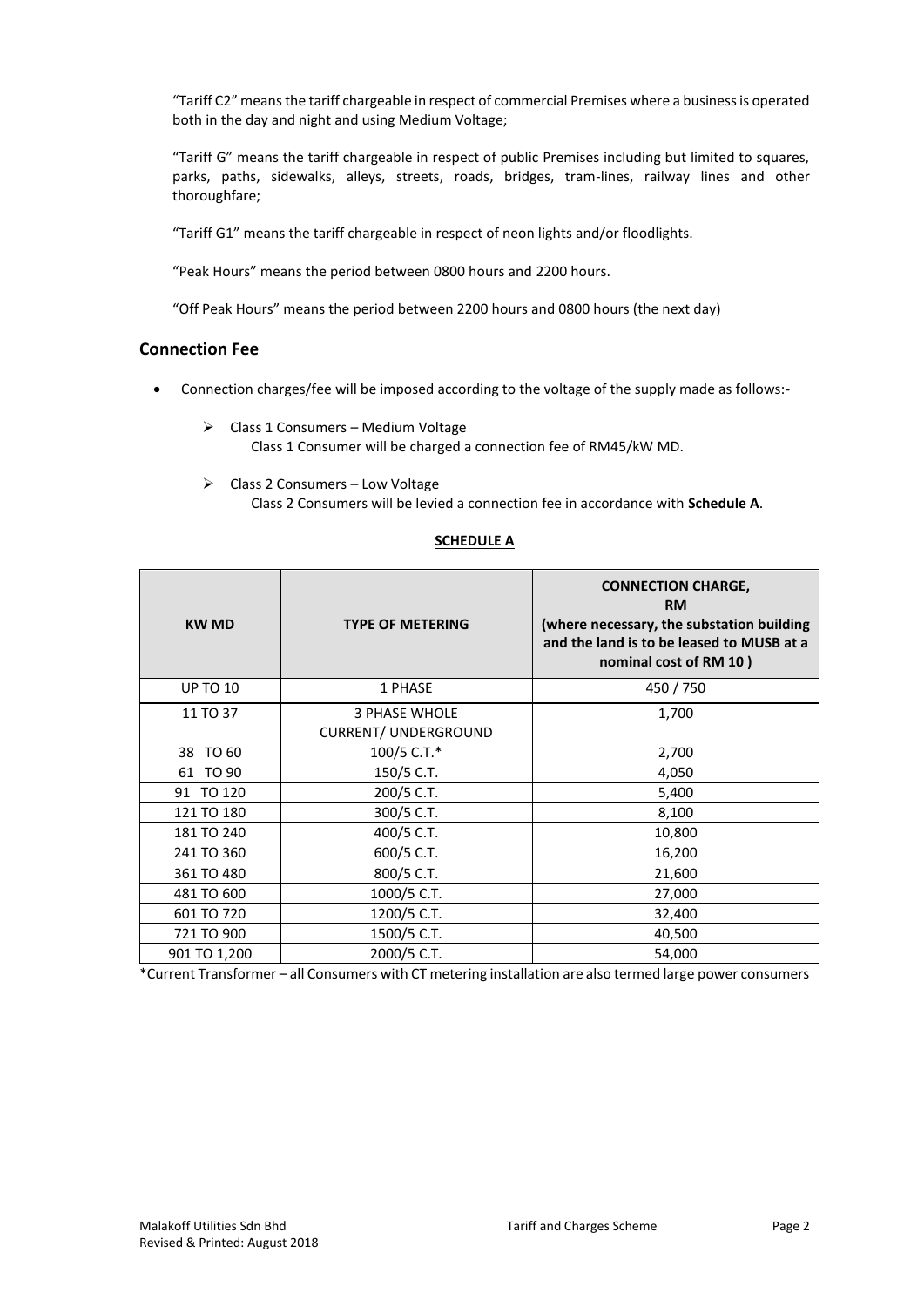- Connection charges/fee can be waived/cancelled on the following circumstances:
	- $\triangleright$  if work has not yet started, consumer will be charged administrative cost of 10% from Connection Charges that has been paid with a maximum limit of RM5,000, and the balance will be returned to customer after approval (via Form A) is received.

## Example i:

Connection Charges: RM3,000 Admin Cost = Connection charges x 10%

Admin Cost = RM3,000 x 10% = RM300 So refund is = RM3,000 – RM300 = RM2,700

Example ii:

Connection Charges: RM145,000 Admin Cost = Connection charges x 10%

Admin Cost = RM145,000 x 10% = RM14,500 is bigger than RM5,000 (Max Admin Cost) So refund is = RM145,000 – RM5000 = RM140,000.

- $\triangleright$  If work is initiated Connection Charge Refund approval is upon case by case and to submit relevant working paper (stating % progress) for further approval.
- $\triangleright$  If work is completed at site there will be no refund.

## **Deposit**

The Consumer is required to pay a Deposit of:

- (a) a minimum sum of RM50.00; or
- (b) the sum sufficient to cover the estimated cost of electricity to be supplied, based on the applicable tariff, to the Premises for two (2) months; whichever is greater.

The Deposit shall be subjected to adjustment [from time to time] [based on a review every 6 months] if there be any variation of the said estimated cost, as determined by MUSB. All deposit shall be paid in or by cash/cheque/banker's draft/money order. For any sum above RM2000.00, the Consumer has a choice of paying by way of Banker's Guarantee.

If the average of the cost payable by the Consumer for two (2) months' supply of electricity over a continuous period of [6 months] is less than the Deposit, MUSB may in its discretion refund, without interest, any part of the Deposit in excess of such average cost for two (2) months' supply of electricity, but only such excess sum is more than RM30.00 and provided always that the minimum Deposit is RM50.00.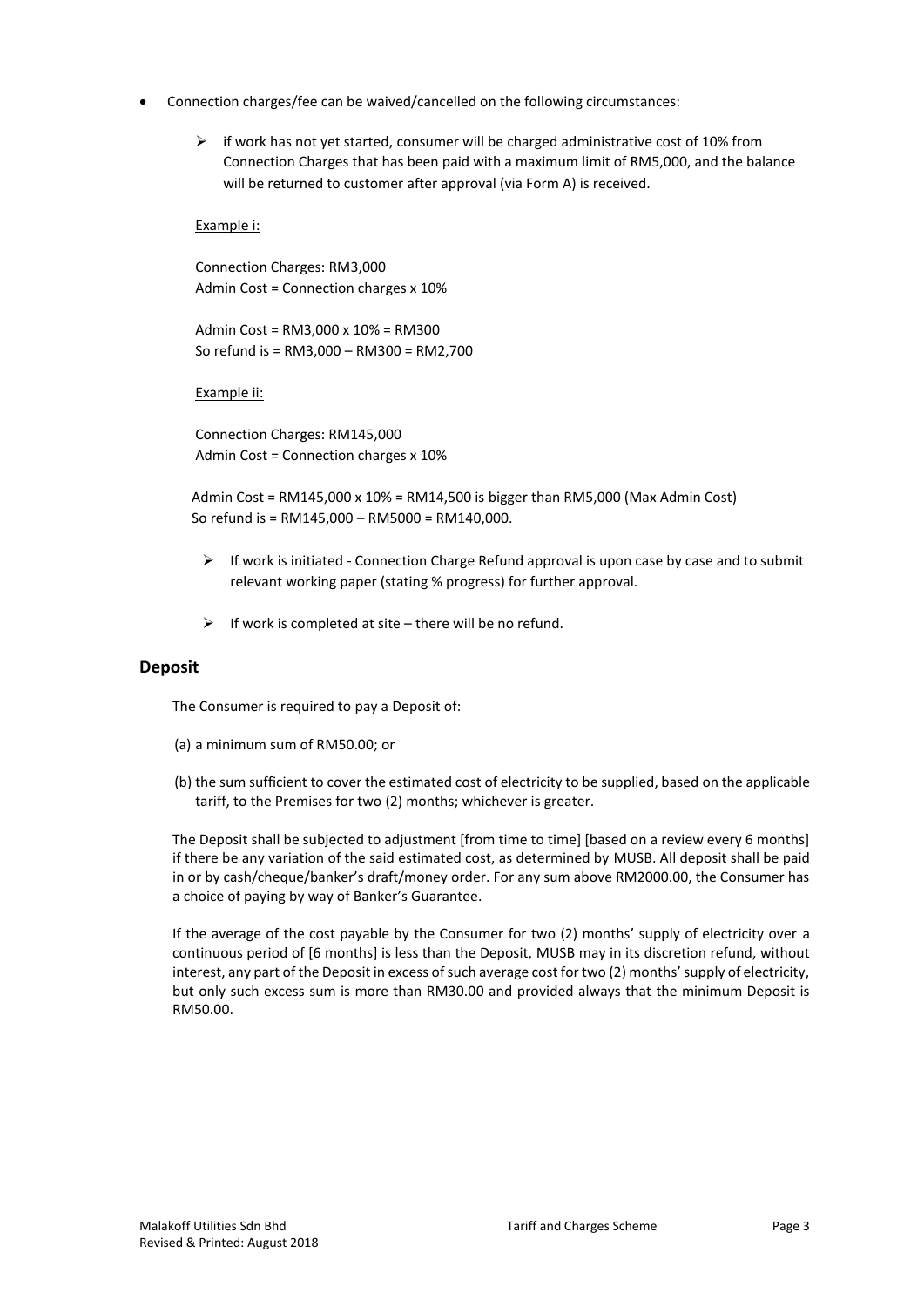# **Metered Charges**

The charges for electricity supplied by MUSB to any Premises as measured through an electricity meter and calculated by reference to the value of units consumed shall be payable in accordance with the provisions outlined below:-

| <b>ELECTRICITY TARIFF CATEGORY</b>                         | <b>UNIT</b> | <b>MUSB RATE</b><br><b>EFFECTIVE 01.01.2014</b> |  |  |
|------------------------------------------------------------|-------------|-------------------------------------------------|--|--|
| <b>TARIFF A - DOMESTIC TARIFF</b>                          |             |                                                 |  |  |
| For the first 200 kWh (1-200 kWh) per month                | sen/kWh     | 21.80                                           |  |  |
| For the next 100 kWh (201-300 kWh) per month               | sen/kWh     | 33.40                                           |  |  |
| For the next 300 kWh (301-600 kWh) per month               | sen/kWh     | 51.60                                           |  |  |
| For the next 300 kWh (601-900 kWh) per month               | sen/kWh     | 54.60                                           |  |  |
| For the next kWh (901 kWh onwards) per                     | sen/kWh     | 57.10                                           |  |  |
| The minimum monthly charge is                              | <b>RM</b>   | 3.00                                            |  |  |
| TARIFF B - LOW VOLTAGE COMMERCIAL TARIFF                   |             |                                                 |  |  |
| For the first 200 kWh (1-200 kWh) per month                | sen/kWh     | 43.50                                           |  |  |
| For the next kWh (201 kWh onwards) per month               | sen/kWh     | 50.90                                           |  |  |
| The minimum monthly charge is                              | RM          | 7.20                                            |  |  |
| TARIFF C1 - MEDIUM VOLTAGE GENERAL COMMERCIAL TARIFF       |             |                                                 |  |  |
| For each kilowatt of maximum demand per month during       | RM/kW       | 30.30                                           |  |  |
| the peak period                                            |             |                                                 |  |  |
| For all kWh                                                | sen/kWh     | 36.50                                           |  |  |
| The minimum monthly charge is                              | <b>RM</b>   | 600.00                                          |  |  |
| TARIFF C2 - MEDIUM VOLTAGE PEAK/OFF-PEAK COMMERCIAL TARIFF |             |                                                 |  |  |
| For each kilowatt of maximum demand per month during       | RM/kW       | 45.10                                           |  |  |
| the peak period                                            |             |                                                 |  |  |
| For all kWh during the peak period                         | sen/kWh     | 36.50                                           |  |  |
| For all kWh during the off-peak period                     | sen/kWh     | 22.40                                           |  |  |
| The minimum monthly charge is                              | <b>RM</b>   | 600.00                                          |  |  |
| <b>TARIFF G - STREET LIGHTING TARIFF</b>                   |             |                                                 |  |  |
| For all kWh (including maintenance)                        | sen/kWh     | 30.50                                           |  |  |
| For all kWh (excluding maintenance)                        | sen/kWh     | 19.20                                           |  |  |
| The minimum monthly charge is                              | RM          | 7.20                                            |  |  |
| <b>TARIFF G1-NEON &amp; FLOODLIGHT TARIFF</b>              |             |                                                 |  |  |
| For all kWh                                                | sen/kWh     | 20.80                                           |  |  |
| The Minimum Monthly Charge is                              | <b>RM</b>   | 7.20                                            |  |  |

\* *1 unit = 1 kWh*

*\* Note: 1.6% for Renewable Energy Fund is imposed on consumers' monthly bill (excluding Domestic consumers with monthly consumption of 300 kWh and below) effective from 1st January 2014.*

*\* Tariff C – For Billing purposes, maximum demand (measured in kilowatts) for any month shall be twice the highest recorded energy consumption in kilowatt-hours for that month within any consecutive 30 minutes period at any time for Tariff C1 and only during Peak Hours for Tariff C2.*

*\* Tariff G – Maintenance means including parts and labour of consumable items and accessories i.e. bulb, choke, ballast, ignitor, capacitor and fuse.* 

- *\* Maintenance means including parts and labour of consumable items and accessories i.e. bulb, choke, ballast, ignitor, capacitor and fuse. Maintenance does not include cable, lamp posts and feeder pillars.*
- *\* For billing purposes, maximum demand for any month shall be twice the highest recorded energy consumption in kilowatt-hours within any consecutive 30 minutes period during Peak Hours for that month.*

(This tariff is effective from  $1<sup>st</sup>$  January, 2014 and supersedes the previous tariff schedule which was effective on 1<sup>st</sup> June, 2011)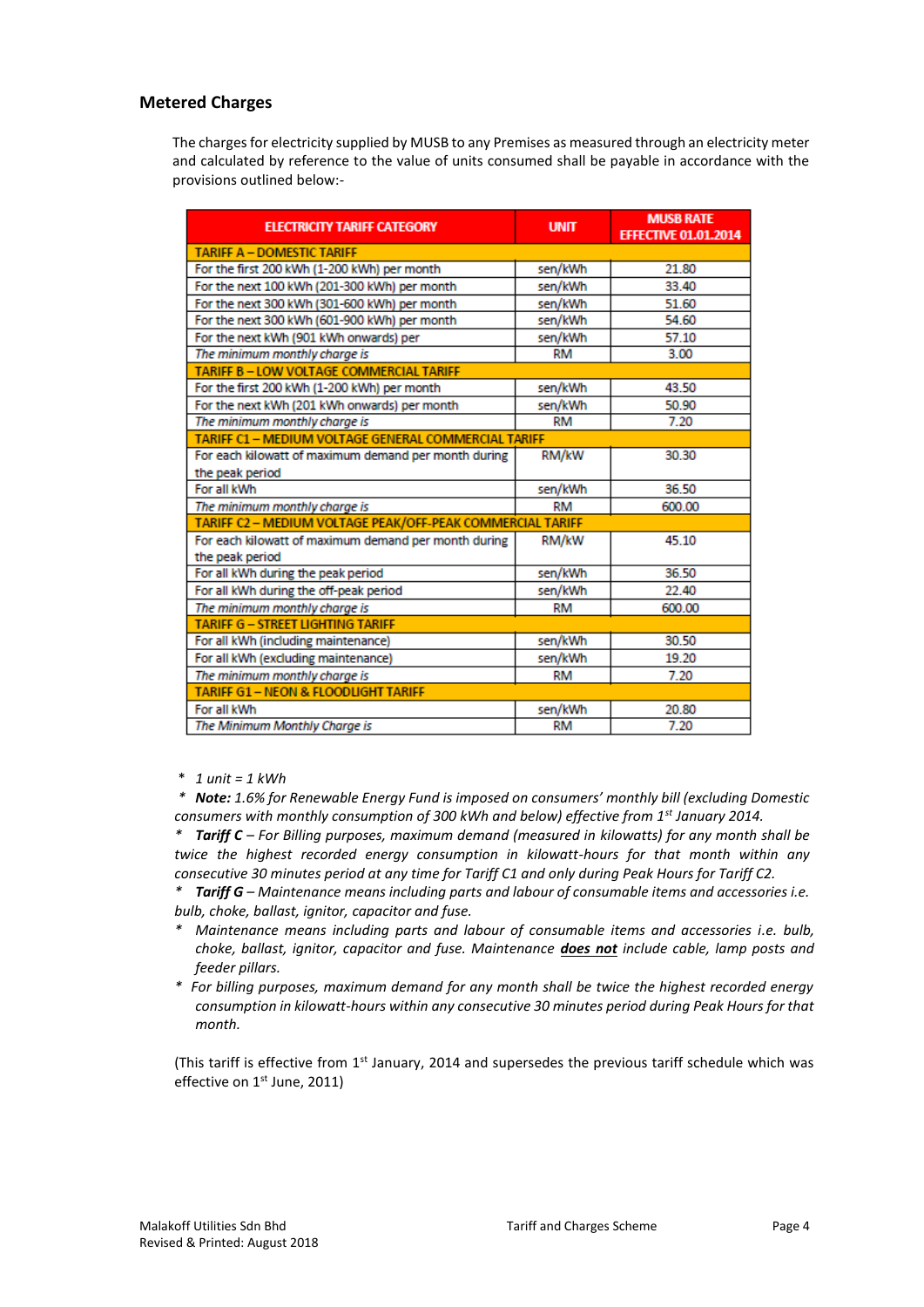# **Other Charges**

## **Connected Load Charge (CLC)**

Connected Load Charge is the penalty charge made to MUSB when there is a significant load burden reduction from the original burden declared by a customer. The charge was introduced to avoid cases of underutilized load burden where customers initially requested for high maximum demand.

CLC is subjected to commercial and industrial customers from:

- Category 1: Supply voltage of 132kV and above.
- Category 2: Supply voltage between 6.6kV to 132kV.

CLC will be imposed for a period of five (5) years commencing from the date of supply connection (upon signing of supply contracts), excluding the first year of supply.

#### **Power Factor**

Consumers shall be subjected to this penalty charge. That is if the average power factor in any month is found to be:

- (a) Below 0.85 and up to 0.75 lagging, a supplementary charge of 1.5% of the bill for that month for each 0.01 below 0.85 and up to 0.75 lagging power factor will be added to the bill for that month;
- (b) Below 0.75 lagging, in addition to the charge payable under subparagraph (a) above, a supplementary charge of 3% of the bill for that month for each 0.01 below 0.75 lagging power factor will be added to the bill for that month.

Hence, the Consumer shall use their best endeavors to obtain the highest power factor possible in operation of any of his electrical installation. The consumer must achieve a minimum Power Factor of 0.85 to avoid the penalty charge.

## **Meter Testing**

In accordance to the Contract, MUSB will conduct tests of the meter for a fee of **RM5.00** per visit should there be a request from the Consumer. This charge shall be refunded if the meter is found to be faulty or inaccurate of more than +/- 3%.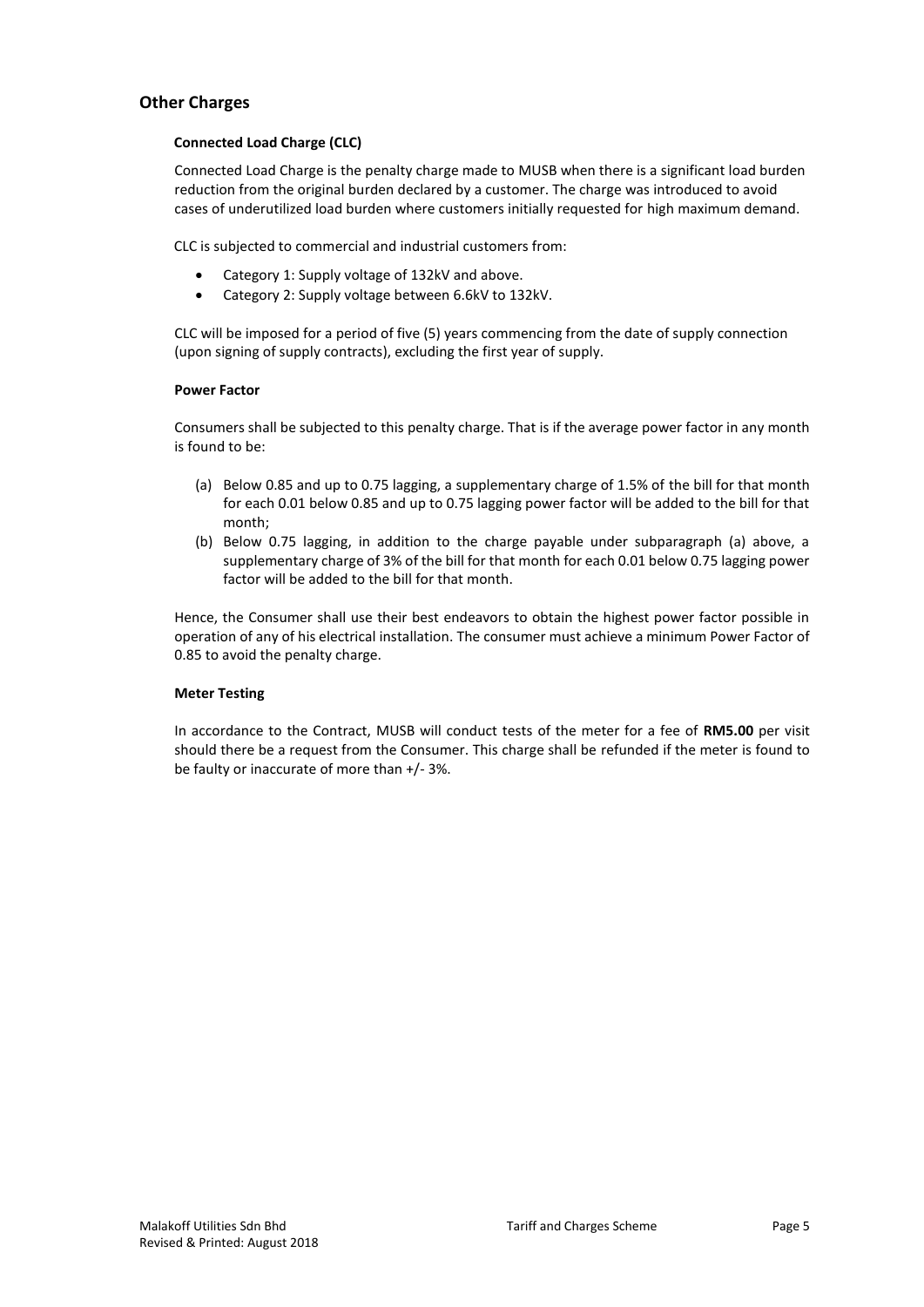#### **Returned Cheque Charges**

For every returned cheque, consumers will be charged of RM20.00 for bank charges and administrative fees. It will be debited from consumer's account and will be shown in the next bill under other charges.

## **Value Added Services**

| а. | Special Reading Requirement                      | RM 5.00 per reading |
|----|--------------------------------------------------|---------------------|
| b. | Duplicate Bill Printing                          | RM 5.00 per copy    |
| c. | Time of Use Based Energy Usage Graph<br>Printing | RM 5.00 per piece   |

- d. Replacement of Fuse Blow due to consumer's internal load (fault/overloading)
	- Up to 60A CHE RM 23.00 per unit (inc. labour & parts)
		- Up to 100A COME CONTA RM 25.00 per unit (inc. labour & parts)

# **Payment of Charges**

## **Electricity Bills**

Accounts are due for payment within 30 days from the date of the bill. A penalty of 1% per month shall be imposed and calculated for each day or part of the day for any such period of late payment.

## **Payment Methods**

## **i. Walk-In Counter**

We accept cash/cheque/postal order/money order/ bankers' draft/credit card payments at Suite 4-G-A, Ground Floor, Block 4, Jalan Stesen Sentral 5, Plaza Sentral, 50470 Kuala Lumpur. We are open on weekdays from 8.45am – 1.00pm and 2.00pm – 5.15pm.

## **ii. Internet Banking**

Please allow at least one working day for payment made through Internet Banking to be credited into your account.



Log-in to the websites and find us registered under Utilities.



Please find the Biller Code at the bottom of your electricity bill and fill

up the reference numbers as shown in your electricity bill.

#### **iii. By Mail**

Mail your cheque to us via normal postage.

## **iv. Credit Card**

Credit cards thru Maybank2u and walk-in at our Customer Care. We accept

Visa/Mastercard.